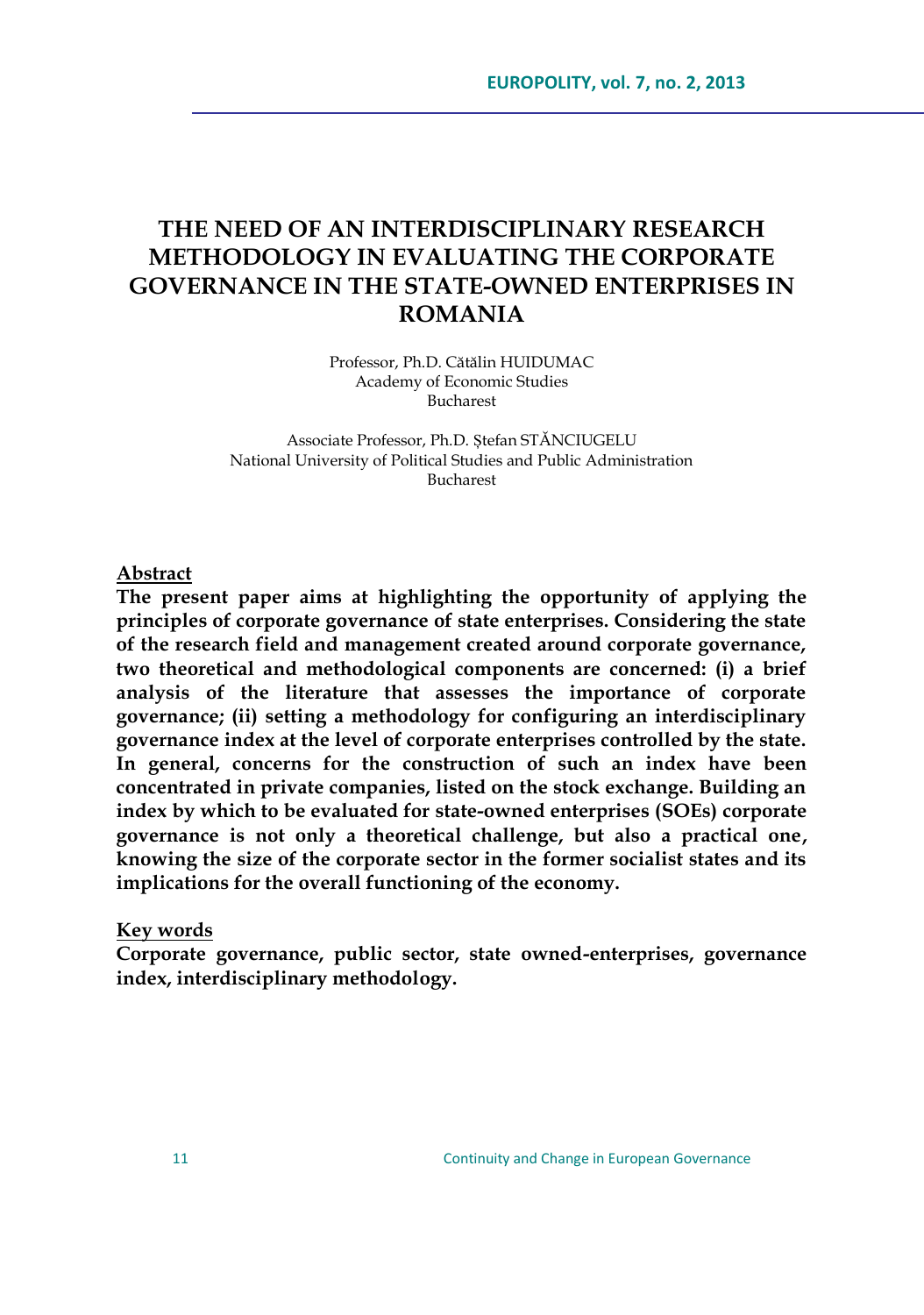#### **INTRODUCTION**

Humanity is currently facing economic turbulence whose size is situated at the height of the last "80 years. The causes of the current crisis are common and consist essentially of irresponsible financial sector, public debts became unsustainable and unequal global competitiveness. There is however a common place for all these reasons that the type of governance is anchored deeply deficient, promoted a much too long and whose limits were achieved with enough time before the onset of the crisis. Better corporate governance, seen as consensual objective, should constitute an articulated and coherent conception, management and control mechanism that includes the principles of democracy, sustainability, efficiency and transparency, at the same time.

Corporate governance usefulness is evident regardless of the level of reporting (micro or macro) or property nature of the actors involved (public or private). Improving corporate governance application in the former socialist countries is less urgent than in the private sector, gaining particular relevance in the current context. At least these reasons justify such a position:

- this sector has significant contribution to GDP creation and use of resources, especially human ones;
- key role in the economy by focusing on strategic industries (production and extraction of mineral resources, energy and fuel production, post, rail and air transport system, etc.)
- preparing them for privatization;
- internal dysfunctions accumulated over time and their contribution to the emergence of macroeconomic imbalances;
- a belief in significant improvements in their efficiency.

State-owned enterprises (SOEs) are met in the current context of financial crisis and competitive markets with major challenges. The current mode of operation of these enterprises is marked by a kind of poor management, long practiced without an attempt to reform their management functionality. This finding available for most of the former socialist countries is significantly amplified in Romania.

The differences between SOEs and private companies are multiple. Among them there are those of the specific objectives, both economic and social, and relationships with stakeholders. SOEs domain enjoys also a special protection for the takeover or bankruptcy. The context in which they operates, the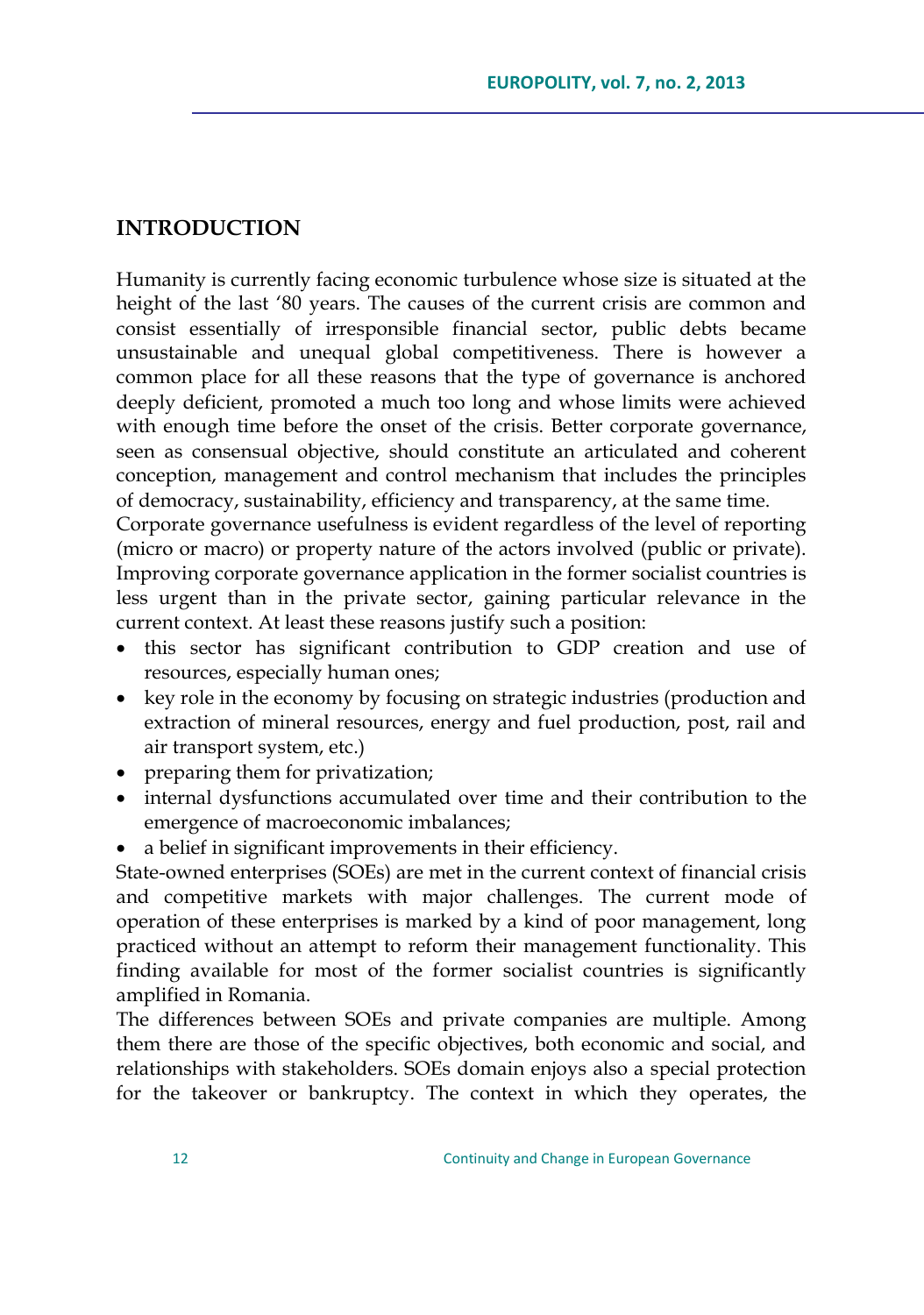assimilation of technological changes by competitors, openness to international trade and globalization risks not only require urgent intervention in the manner of corporate governance, and process innovation in the sense of building or at least specific to the field or adapting those who have demonstrated the viability of the private companies. In addition, the state must recognize a clear separation of ownership from that of regulator, the premise of promoting the best practices of corporate governance and the full realization of his property rights in the public benefit.

All these arguments led to major efforts in recent years to explore the issue of exercising control and management in enterprises. In this regard, recall efforts centralized within international organizations, notably the OECD approach to achieve in 2005 a study on the corporate governance state-owned enterprises. The opening of this report, which fully supports the previous arguments, explicitly states that "Problems of undue political interference, passive boards and inadequate transparency have prompted public concern, and a number of serious efforts at reform" (OECD 2005, p. 3).

## **A. LEGISLATION ON CORPORATE GOVERNANCE IN ROMANIA**

Romania is an economy with a significant presence of state enterprises. By some estimation, the number is closer to 1,000. Public corporate governance reform started late despite its necessity with the first signs of major economic and financial imbalances. Regulations in the 1990s, adopted in the absence of clear criteria on legal form, rules applied to joint stock companies, which added political interference in decision-making process, have led to accumulation of large deficits.

In general, there has been some progress in governance with some changes in adoption of Law no. 31/1990 and the promotion of the Ordinance on the Activities of the audit, for example Ordinance 75/1999 or other special provisions regarding corporate governance in state owned companies (Ordinance 49/1999). Measures for improving corporate governance have been adopted since 2000. Thus, in 2001 it was adopted the Corporate Governance Code of the Stock Exchange and in July 2003 it was founded the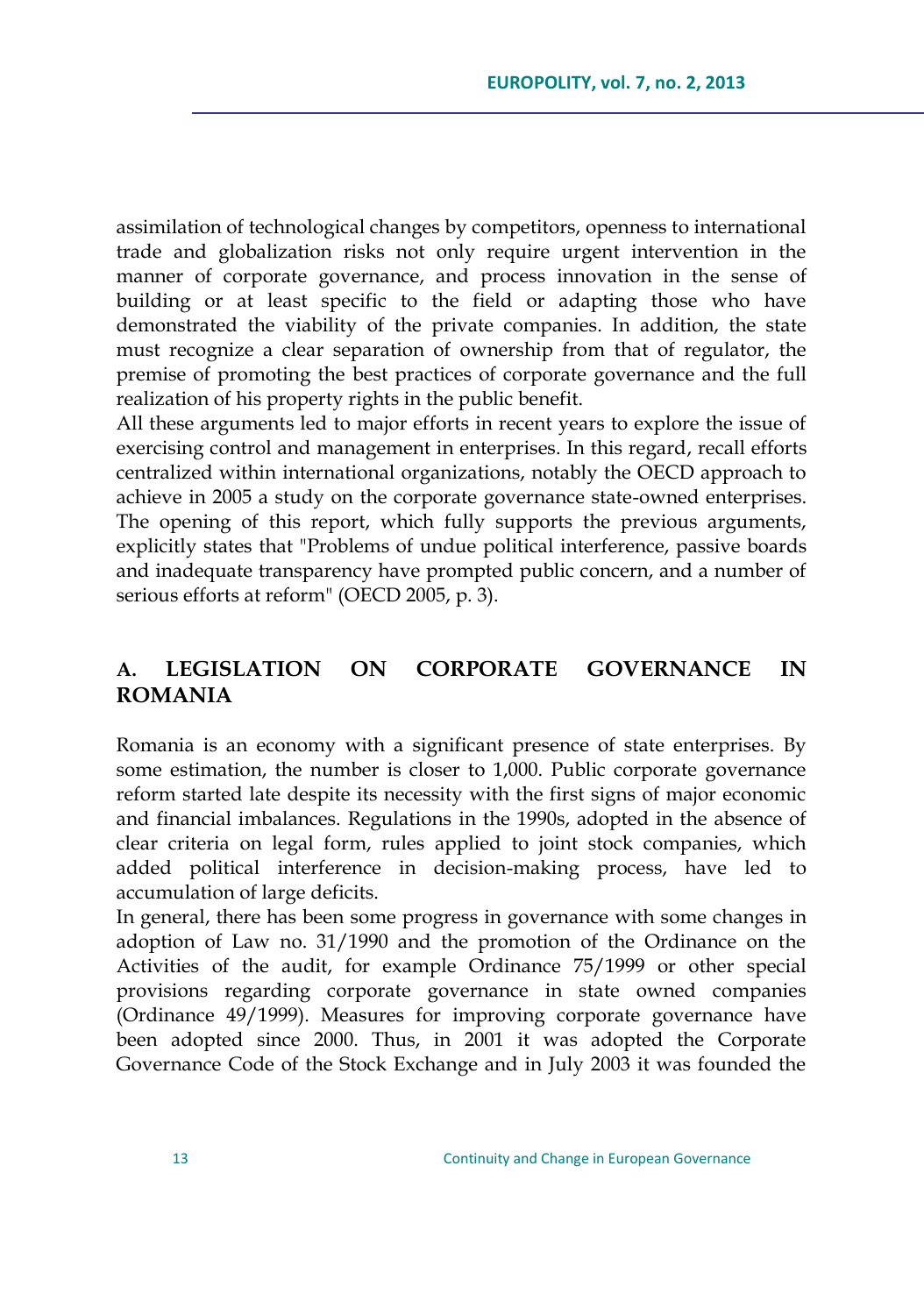Institute of Corporate Governance. In December 2001 the OECD published the report - *Corporate Governance in Romania*.

More recently, Romanian Government adopted the Emergency Ordinance no. 109/2011 (GEO) by which it tries to reform the system of governance in SOEs and the adoption of recommendations that can be found in OECD studies and commitments to international financial institutions. The general context in which it was adopted this bill was rather grim. As an example, we mention temporary austerity devoid of economic justification and inconsistent implementation, unsustainable fiscal consolidation, high quasi-fiscal deficit in relation to an amount of arrears of 5 billion Euros, of which 50 % came from 22 companies.

GEO 109/2011 is the first significant step of establishing a sustainable corporate governance framework for state companies. In this respect, the obligation is to carry out regular independent external audits, report and publish quarterly financial data, to strengthen the rights of minority shareholders. Also, managers, elected after an international selection process, must have sufficient autonomy to enable them to effectively manage these companies.

### **B. EVALUATION OF CORPORATE GOVERNANCE**

Importance given to the corporate governance is highlighted by intense research in recent years related to the assessment of its application. The first steps, initiated in early 2000, aimed to identify a criterion of security investments by institutional investors, in correlation with the corporate risk assessment. The assessment relied on the opinions of ratings from unbiased and well informed individuals about the quality of corporate governance (Page 2005, p. 58).

Specialized literature and practice often call for the calculation of corporate governance indices to identify the extent to which companies are proving effective in implementing corporate governance, both financially and managerially. Currently, international progress on the development of tools to provide a rating for measuring the effectiveness of an enterprise system corporate governance are the result of efforts by consulting companies and internationally recognized academics. As an example we mention the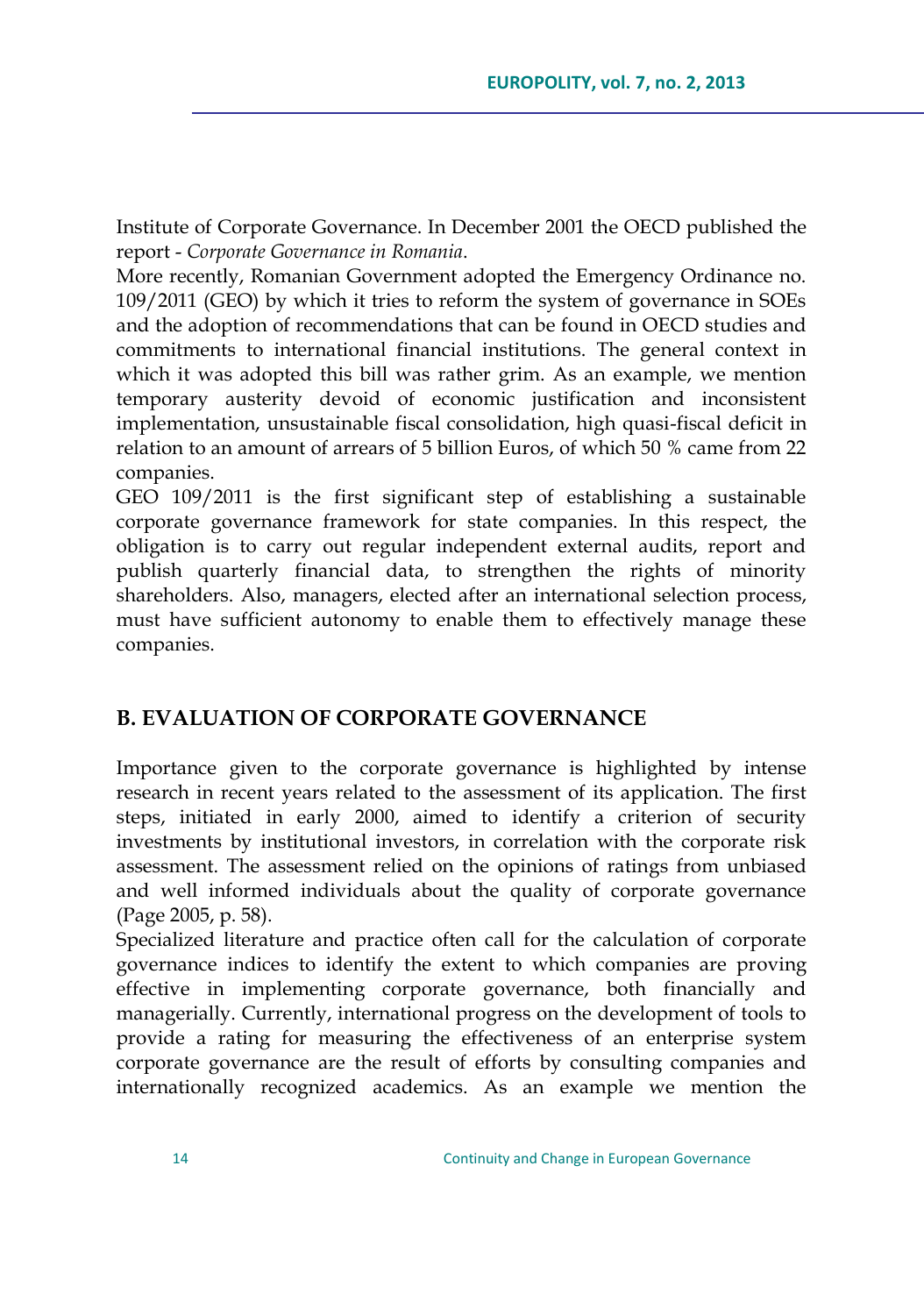Corporate Library (for 2,000 companies in the U.S. and 500 in the biggest international companies), Governance Metrics International (for companies in North America, Europe, Japan, Australia and New Zealand), Institutional Shareholder Services (on more than 5,500 companies U.S. and nearly 2,000 companies from around the world), Rotman School of Management at the University of Toronto (Toronto Stock Exchange for listed companies and included in the S&P). All these organizations provide ratings of corporate governance but for listed companies.

Corporate governance indices are undergoing continuous improvement, becoming relevant both from the perspective of the investor and the company. For example, Institutional Shareholder Services (ISS) offers starting with 2013 a new index - ISS Governance Quick Score, useful for the investors, by better understanding certain governance aspects on firm performance, risk analysis and company in terms of identifying the signals concern investors in risk governance. This indicator is constructed through quantitative methodology that examines correlations between factors of governance and financial factors. Governance factors, introduced with weightings based on correlations identified, are classified into four categories: board structure, compensation of board members, shareholders' rights and auditing practices. In turn, financial factors are grouped into categories such as marketing, profitability, and risk assessment.

Interest of researchers for the development of performance measurement models corporate governance was part of the need to examine the relationship between corporate governance practices and firm value, initially being used various discretionary assessments of corporate governance systems. In this respect, the main factors taken individually were represented by the structure and ownership concentration, the market for corporate control, remuneration of managers, the number of directors and the board structure. Later, researchers have focused on developing more comprehensive systems for measuring corporate governance at company level, appealing to build indexes for assessing the quality corporate governance (Monda and Giorgino 2013, p. 3; Gupta *et al.* 2009, p. 294). As an example it can be mentioned G- Index, E-Index, Gov-Score index, etc.

In general, corporate governance index results from the aggregation in a single numerical indicator of a variety of variables, following selection by the researchers dedicated to the performance of corporate governance features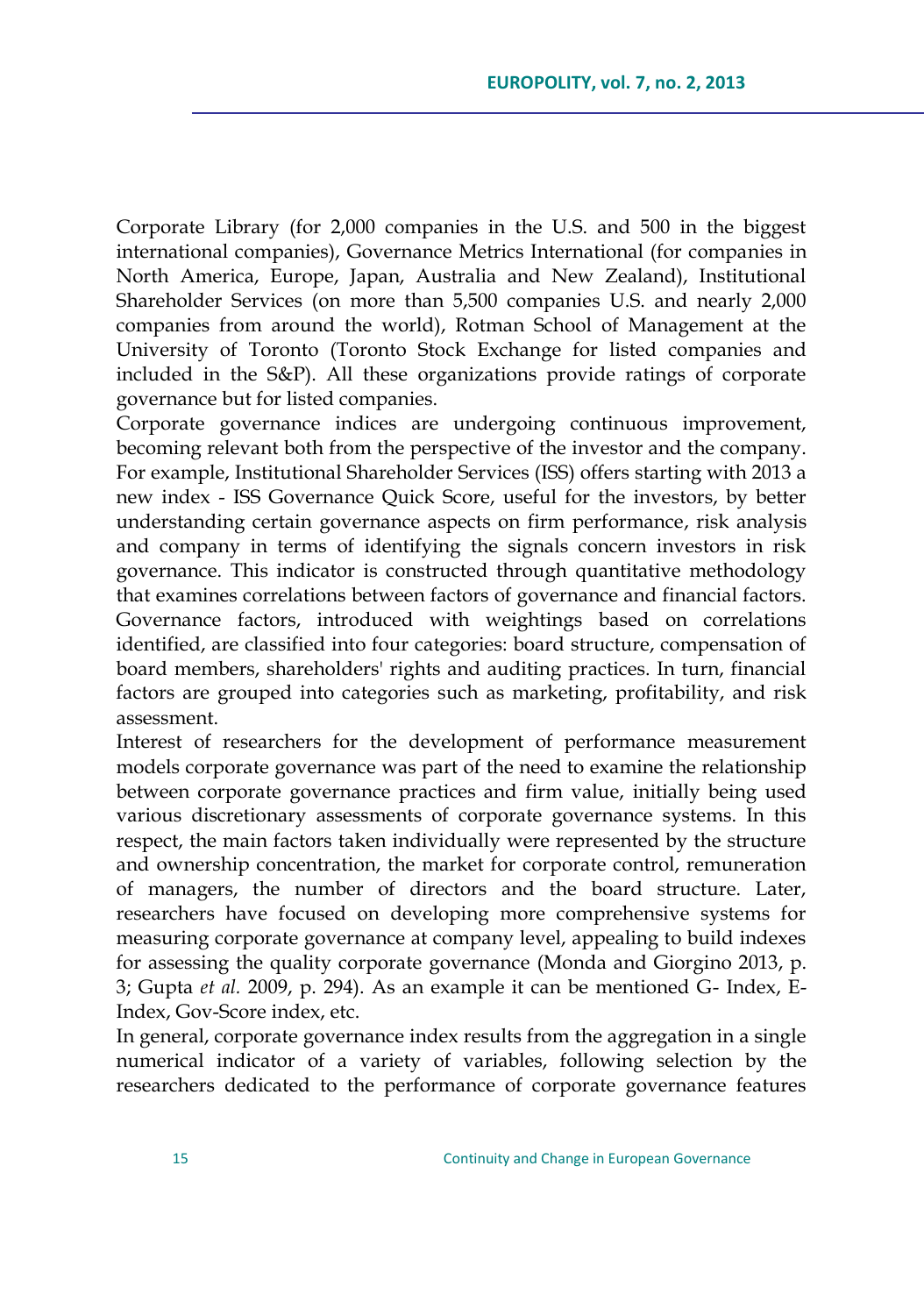(ownership structure, investor rights, board structure, provisions against takeovers, etc.). Quantifying the corporate governance takes place, in most cases, by providing the numerical values 0 and 1 and combining into a single value which reflects the performance of corporate governance (Larcker and Tayana 2011, p. 448). Although the literature on the construction of indices of corporate governance recognizes that some dimensions may give them greater weight in the composite and a proper weight dimension may depend on the presence or absence of a dimension, dedicated approach, especially for the sake of simplicity, is the allocation of equal weights (Bebchuk *et al.* 2004, p. 16).

# **C. METHODOLOGICAL HIGHLIGHTS OF AN INDEX FOUNDATION OF CORPORATE GOVERNANCE IN SOES FIELD: THE NEED FOR INTERDISCIPLINARY METHODOLOGY**

Specialised literature in assessing corporate governance in the developed countries proves consistency. Although theory devotes specific links between corporate governance and management practices, such research in the emerging countries are modest. Moreover, scientific studies focus less on the issue of state-owned companies in terms of corporate governance. From this perspective, but also in the context of major constraints imposed by Ordinance 109/2011, the option of building an index for assessing and improving the application of corporate governance in state companies proves compelling. The construction of such an index requires the fulfilment of several conditions and several steps:

 Identifying the main factors and corporate governance groups factors (corporate governance components/dimensions) relevant for Romanian companies with majority state from OECD principles for state companies (2005), Corporate Governance Code of the Bucharest Stock Exchange, GEO 109/2011 on corporate governance of public enterprises, as well as other documents and legislative proposals (e.g. the European Commission's legislative proposal on corporate social responsibility-CSR reporting aimed at large companies); select data to be in agreement with aspects that ensure quality variables, namely: relevance accuracy, timeliness, accessibility, interpretability and coherence (OECD 2008, pp. 23, 46-48);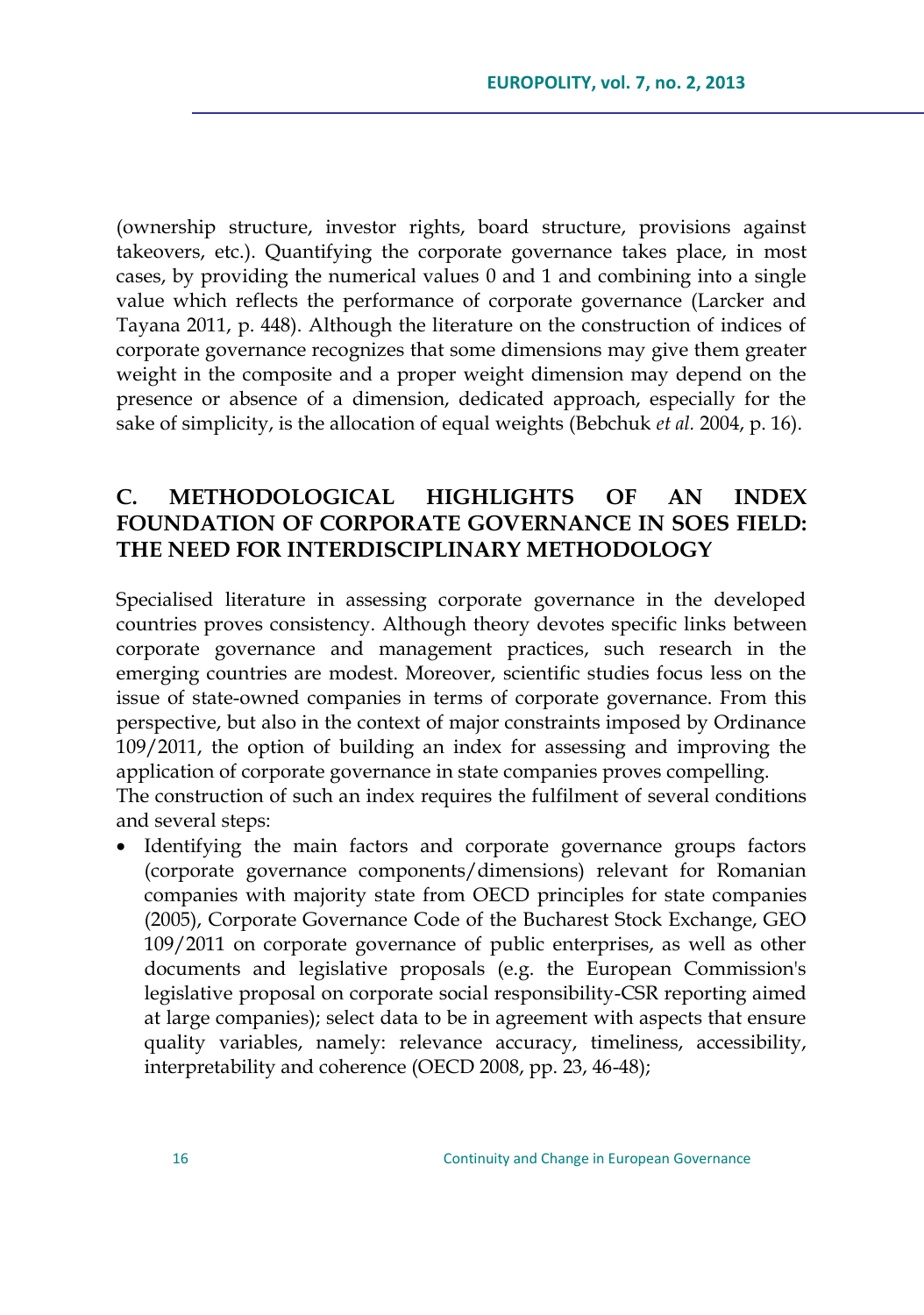- Construction of a questionnaire consisting of questions grouped by categories in which they will find issues relating to both financial ratios and the perception of stakeholders;
- Development of a tool for measuring the performance of corporate governance in the public Romanian companies. Index construction methodology will be based on established practice, presented in the reference literature, including one proposed by the Organization for Economic Cooperation and Development (OECD) for the construction of composite indicators. Corporate governance is identified by the components and subcomponents that are subject to weighting. Various components and dimensions of corporate governance have specific importance and relevance for state companies. Most studies show equal importance for each of these dimensions of corporate governance. In other cases there may be different weights, which are based on the evaluation of researchers and whose subjective component is obvious. The main drawback is the lack of support in the first case of statistical and empirical knowledge which can hide the failure or absence of causal relationships of a consensus on the evaluation. On the other hand, when the factors are grouped into dimensions, some dimensions may gain more weight due to the higher number of factors included (OECD 2008, p. 31). Provision of different weights based on statistical analysis, may be an element of improving measuring the corporate governance at the methodological and practical level. When any component corporate governance is statistically more significant, equal weights may be accepted, which are justified, as stated by the high degree of transparency and ease of interpretation (Drobetz *et al.* 2005).
- Analysis on identifying groups statistically significant using multivariate analysis methods. Thus, it outlines a profile of similarities and differences within the governance practices at national and sectorial levels. In this way is referred to both corporate governance index and a number of variables that characterize the performance of companies analyzed, such as:
	- i. financial variables relevant for business and financial performance of companies (indicators of profitability, liquidity indicators, risk/debt indicators, management indicators) in order to enable the profile corporate governance performance - financial performance;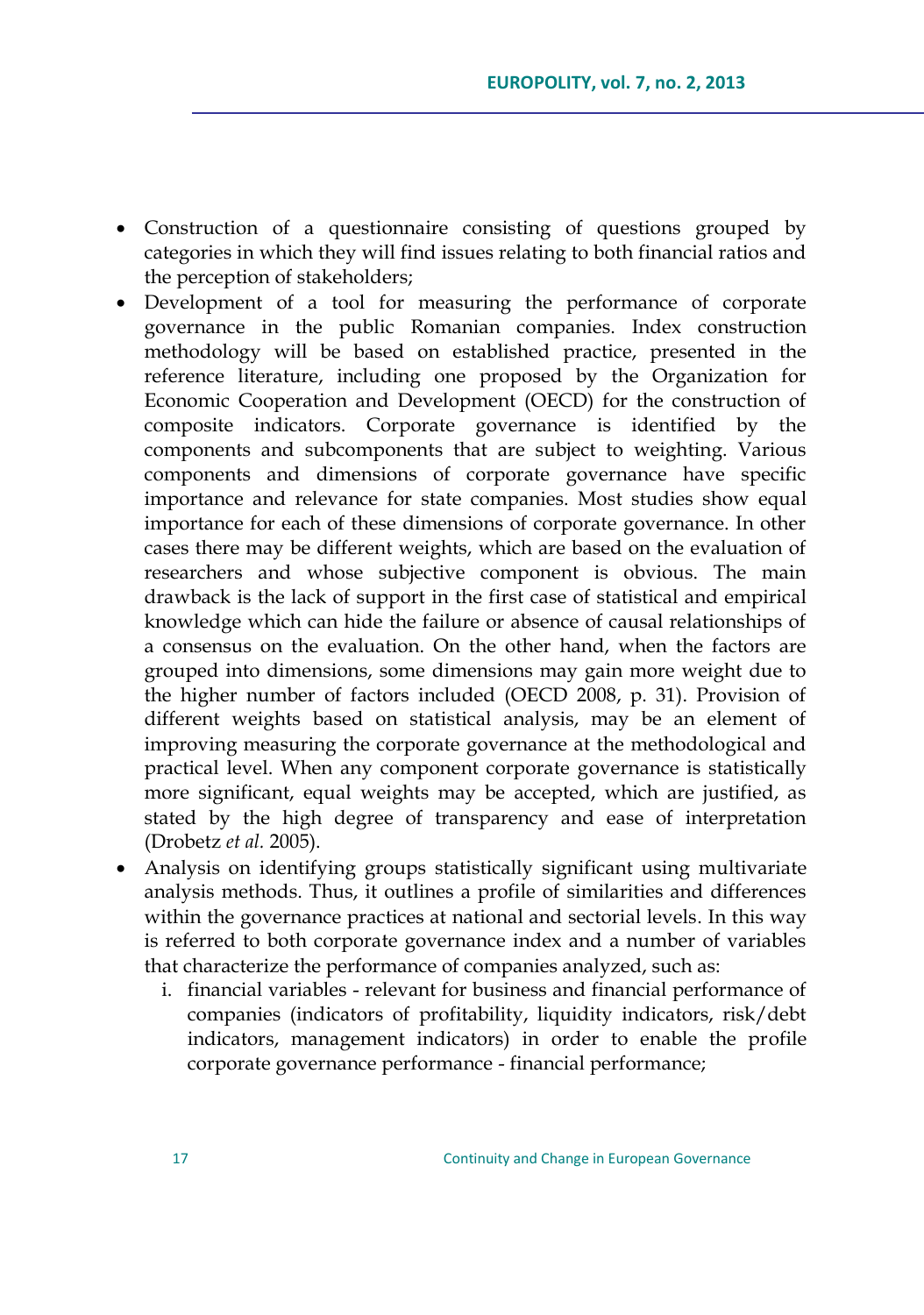- ii. activity sector relevant in terms of the industry in which the companies and their importance to the national and European level;
- iii. other variables, quantitative or qualitative important in the evaluation corporate governance practices: company size, partnerships, during the company's presence in the market, perception of internal and external recipients on quality products and services provided, etc.

All these indicators must be relevant, sustainable, verifiable and consistent with the analysis.

Robustness and sensitivity analysis using OECD methodology.

Interdisciplinary methodology that we propose has as specific function the production of information in a market where managerial culture and organizational culture, in general, are relatively different from private companies. Connecting management with dynamic state-controlled enterprises of various types of government and public policy, changes in legislation, etc., opens the way to a culture where informal component occupies a significant and much higher role than for private enterprises. In these circumstances, we believe that the introduction of research tools in the qualitative methodology of the social sciences as well as in-depth interviews, focus groups, laboratory experiment (comparative analysis by isolating a caseset of cases with control group, etc.) becomes a necessity.

The interdisciplinary model aimed at underpinning the construction index, thus integrating values and quantitative data obtained from corporate governance index financial indicators and perception and satisfaction of the various categories of stakeholders (customers, employees, business partners, members of the local community).

As a conclusion, the research we are proposing by this project has not only a theoretical relevance by the mere export of a certain measurement and evaluation instrument towards a new research universe – the domain of the state owned enterprises. By constructing and applying the governance index to the SOEs, we intend specific empirical results related to the strategic decision making process inside the Romanian economy. So, the Index generated by the research project and the results that it will produce when applied to each casestudy on the SOEs market in Romania have not only a theoretical utility. As a specific public utility result, we propose the valorisation of applied research results by building a *public platform* on corporate governance performance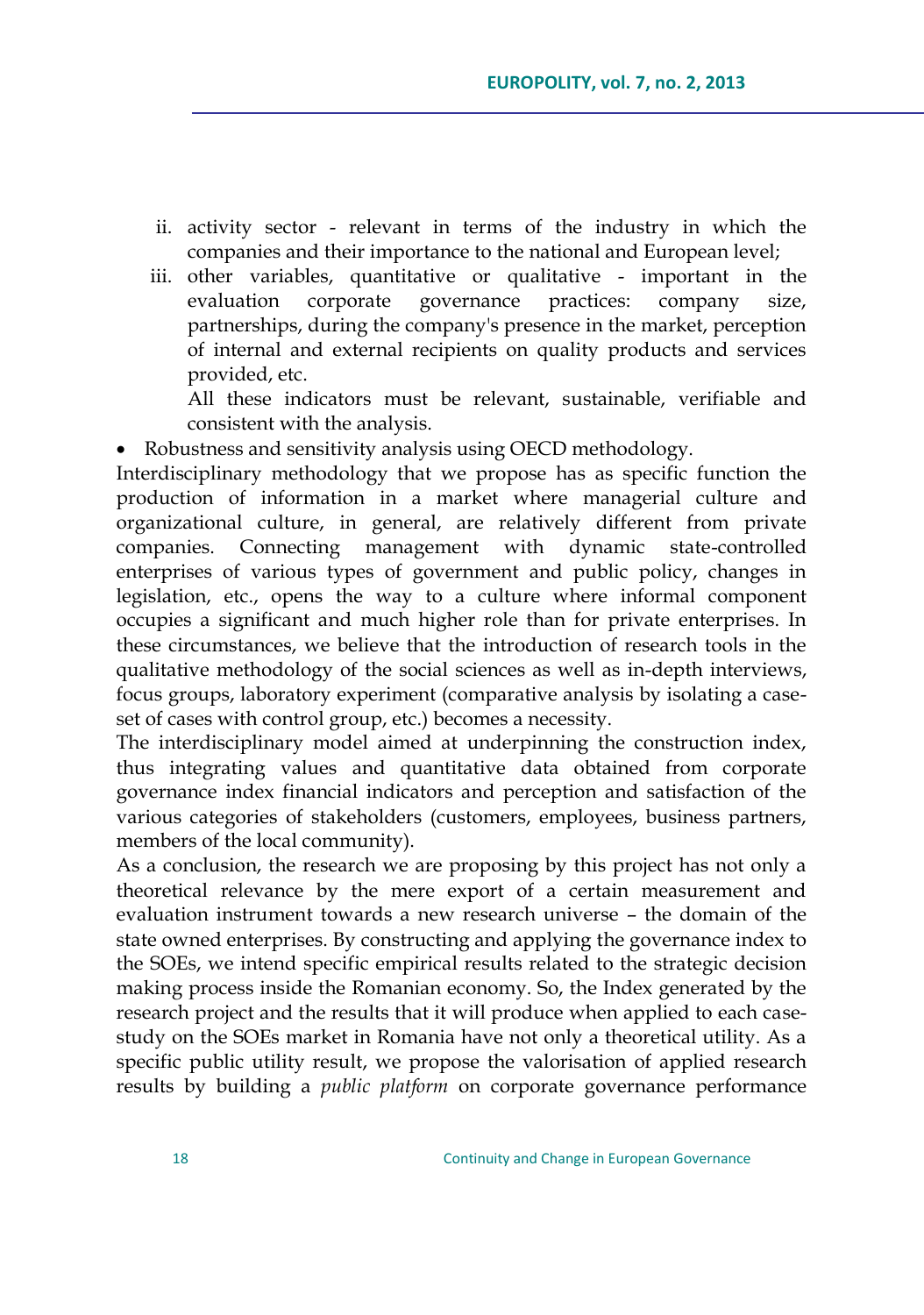indicators. If it is constantly updated and accessed by decision makers, such a *public platform* could become a rational basis and real-time decision-making instrument related to measuring and improving the performance of state owned enterprises in Romania.

### **LIST OF REFERENCES**

- Aharoni, Y. 1981. Performance Evaluation of State-Owned Enterprises: A Process Perspective, *Management Science*, Vol. 27, No. 11
- Bebchuk, L.A., A. Cohen and A. Ferrell. 2004, 2009. What Matters in Corporate Governance?, *Review of Financial Studies*, Vol. 22, No. 2, pp. 783- 827, February 2009 & Harvard Law School John M. Olin Center Discussion Paper No. 491 (2004)
- Black, B.S., I. Love and A. Rachinsky. 2007. *Corporate Governance Indices & Firms' Market Values: Time Series Evidence from Russia*, Electronic copy available at: http://papers.ssrn.com/sol3/papers.cfm?abstract\_id=866988
- Black, B.S., J. Hasung and W. Kim. 2006. Does Corporate Governance Affect Firm Value? Evidence from Korea, *The Journal of Law, Economics, & Organization*, 22 (2): 366-413
- Catană, R.N. 2012. Shortcomings of The Recent Reform of State-Owned Enterprises" Corporate Governance in Romania, *Curentul Juridic*, 51, December 2012: 118-129
- Constantin L.G., G. Hurduzeu and B. Cernat-Gruici. 2012. *Enhancing Voluntary Corporate Governance Practices. A Cluster Analysis of the Comply and Explain Approach at Romanian Level*", working paper presented at the "1st International Conference on Social Responsibility, Ethics, and Sustainable Business", I edition, 22-23.10.2012, the Bucharest University of Economic Studies (ASE); abstract published in the conference proceedings, Volume 1, 2012, ASE Publishing House, Bucharest, 2012, p. 19, http://icsr2012.files.wordpress.com/2012/10/wp2012\_web.pdf
- Drobetz, W., A. Schillhofer and H. Zimmermann. 2004. Corporate Governance and Expected Stock Returns: Evidence from Germany, *European Financial Management*, 10: 267-293
- Gompers, P., J. Ishii and A. Metrick. 2003. Corporate Governance and Equity Prices, *Quarterly Journal of Economics*, 118:107-155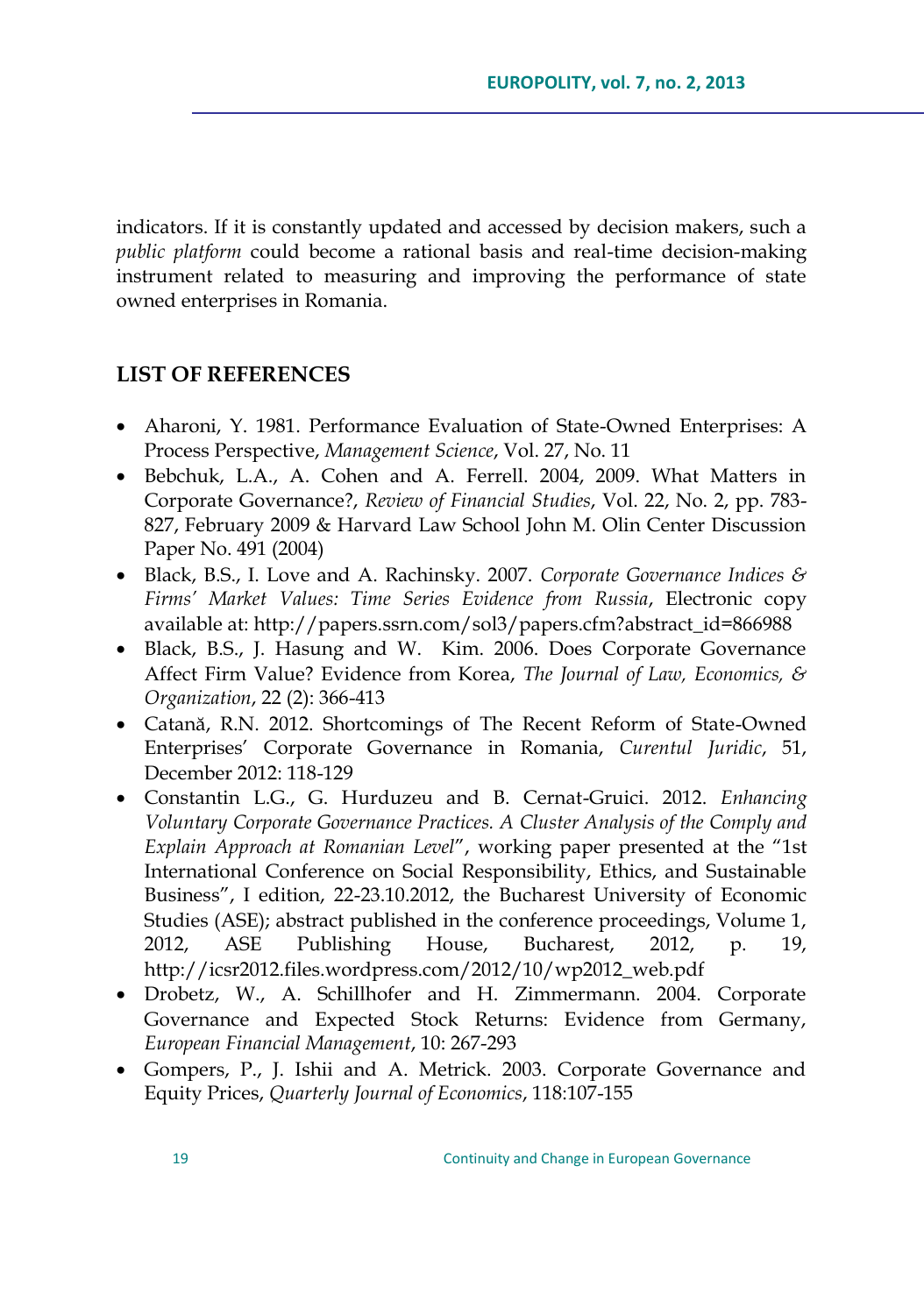- Gupta, P.P., D.B. Kennedy and S.C. Weaver. 2009. Corporate Governance and Firm Value: Evidence from Canadian Capital Markets, *Corporate Ownership & Control*, Vol. 6 No. 3, pp. 293-307
- Huidumac C. 2007. *Microeconomie*, Libertas Publishing, Bucharest
- Iamandi, I.E. and L.G. Constantin. 2012. Quantifying Corporate Social Responsibility Involvement in Art and Culture Projects in Romania and Bulgaria, *Procedia Economics and Finance*, Vol. 3, 2012, Published by Elsevier Ltd., pp. 1122-1127
- Iamandi, I.E. and L.G. Constantin, L.G. 2012. Proposal of an Optimal Corporate Social Responsibility Model in Romania and Bulgaria: Theoretical and Empirical Evidence, *Journal of International Scientific Publications: Economy and Business*, Vol. 6, Part 2, Published by Info Invest Ltd., Bulgaria, EU, pp. 153-166
- Iamandi, I.E. and L.G. Constantin. 2012. Measuring Corporate Social Responsibility Practices Dedicated to Employees in Central and Southeastern Europe – An Empirical Approach, in *SMEs' Management in the 21st Century – Challenges and Solutions*, Publishing Section of the Faculty of Management, Częstochowa University of Technology, Częstochowa, Poland, pp. 339-351
- Larcker, D. and B. Tayan. 2011. *Corporate Governance Matters: a Closer Look at Organizational Choices and Their Consequences,* Pearson Education, Inc. Publishing as FT Press Upper Saddle River, New Jersey 07458
- Mallin, C.A. 2010. *Corporate Governance*, Oxford University Press, UK
- Monda, B. and M. Giorgino. 2013. *Corporate Governance and Shareholder Value in Listed Firms: An Empirical Analysis in Five Countries (France, Italy, Japan, UK, USA)*, Munich Personal RePEc Archive, http://mpra.ub.unimuenchen.de/45429/
- OECD. 2005. *Corporate Governance of State-Owned Enterprises. A Survey of OECD Countries*, [http://www.oecd.org/daf/ca/corporategovernanceofstate](http://www.oecd.org/daf/ca/corporategovernanceofstate-)ownedenterprises/34803211.pdf
- OECD. 2008. *Handbook on Constructing Composite Indicators – Methodology and User Guide,* ISBN 978-92-64-04345-9, jointly prepared by the OECD (the Statistics Directorate and the Directorate for Science, Technology and Industry) and the Econometrics and Applied Statistics Unit of the Joint